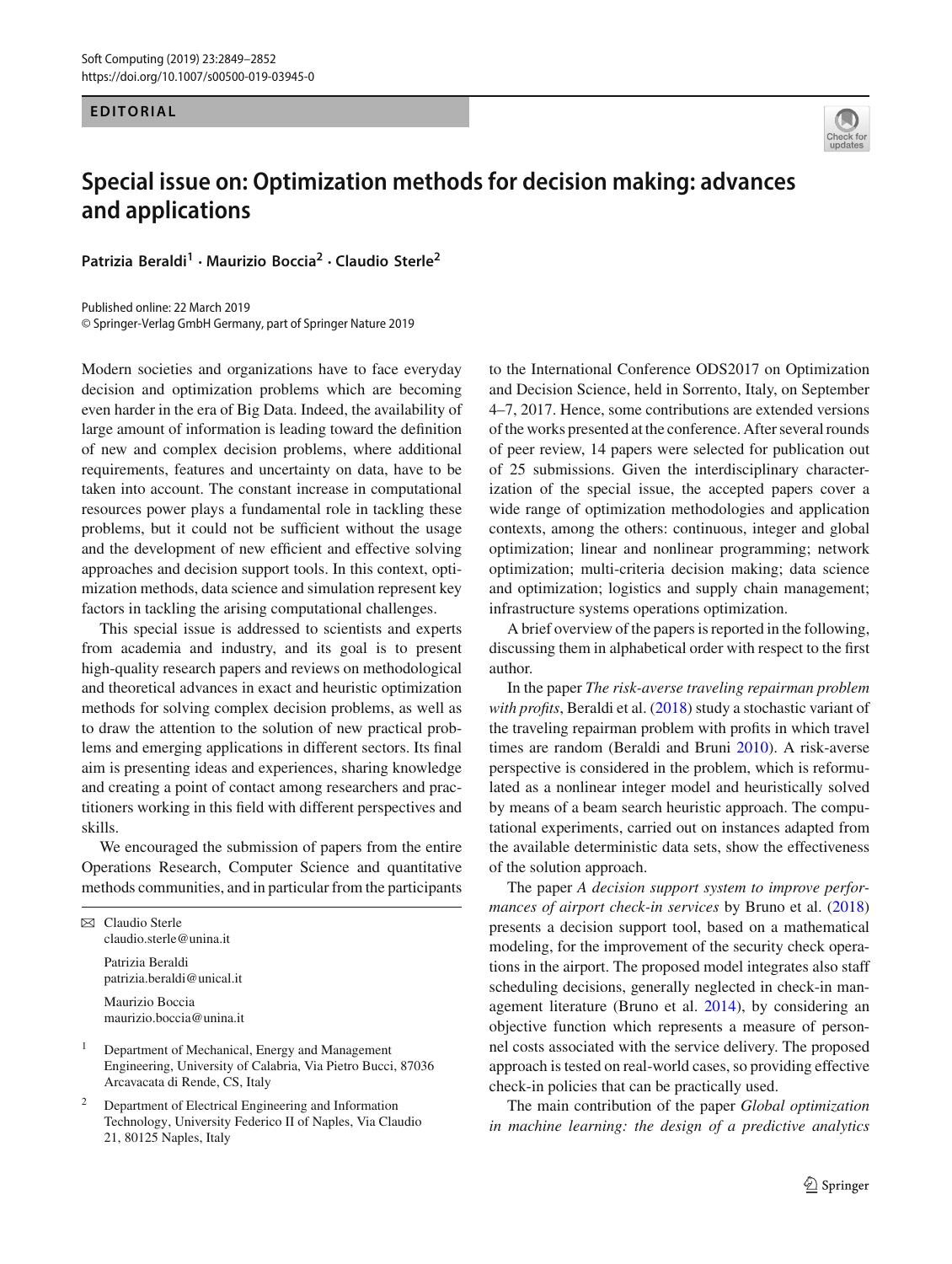*application*, by Candelieri and Archett[i](#page-2-4) [\(2018\)](#page-2-4) is the design, implementation and validation of a sequential model-based optimization framework for addressing the automatic configuration of a complex ML pipeline. The aim is to perform accurate time-series forecasting based on two consecutive phases: time-series clustering and artificial neural network (Candelieri et al[.](#page-2-5) [2017](#page-2-5)). The computational results carried out on a benchmark and a real-world dataset have proved the efficacy of the proposed approach.

The paper *A pay-how-you-drive car insurance approach through cluster analysis* by Carfora et al[.](#page-2-6) [\(2018\)](#page-2-6) presents a method to identify the driver behavior exploring the usage of unsupervised machine learning techniques. The *pay-howyou-drive* paradigm arises in the context of the car insurance companies in order to gain advantages both for insurance companies and for drivers (Desyllas and Sak[o](#page-2-7) [2013](#page-2-7)). In the paper, the authors propose a risk assessment formula to discriminate between aggressive and not aggressive drivers. They evaluate the effectiveness of the proposed solution by testing it on real-world case studies.

The paper *A configurational approach based on geographic information systems to support decision-making process in real estate domain* by Di Pinto and Rinald[i](#page-2-8) [\(2018\)](#page-2-8) is framed in the context of real estate values distribution in the study of urban phenomena (Rinald[i](#page-3-0) [2009](#page-3-0)). The authors propose a quantitative GIS-based method to prove the existence of a strong correlation between the configurational concept of multi-scalar centrality (Cataldo et al[.](#page-2-9) [2015\)](#page-2-9), the configurational indexes of the lines of an urban system and the values of the real estate market. The proposed approach is validated on a real-like test case in the area of Naples.

The paper *Checking weak optimality and strong boundedness in interval linear programming*, by Garajov and Hlad[k](#page-2-10) [\(2018](#page-2-10)), proposes a study on the computational complexity of two decision problems related to interval linear programming: weak optimality and strong boundedness (Hlad[k](#page-2-11) [2013\)](#page-2-11). The authors prove that checking weak optimality is NP-hard for all types of programs, even if the variables are restricted to a single orthant. The problem of checking strong boundedness is co-NP-hard for inequality-constrained programs with free variables, while restricting the variables to a single orthant leads to a polynomially solvable problem.

The paper *Multi-objective stable matching and distributional constraints* by Gharote et al[.](#page-2-12) [\(2018\)](#page-2-12) proposes linear programming-based heuristic approaches to solving twosided matching problems that are multi-objective, under various constraints. Given a jobs assignment application scenario, the aim is to take into account social welfare and fairness of the obtained solutions. Via simulations, the authors show the success of the algorithms they propose compared to alternative approaches.

Marzi et al[.](#page-2-13) [\(2018\)](#page-2-13) in the *Computational study of separation algorithms for clique inequalities* describe a new heuristic for the separation of clique inequalities for the stable set polytope. Clique inequalities can be exploited to solve all integer programming problems which admit a setpacking reformulation or relaxation. Such an approach has been applied to many problems from different application contexts ranging from the air traffic management (Avella et al[.](#page-2-14) [2017\)](#page-2-14) to the ground holding problem in congested networks (Rossi and Smrigli[o](#page-3-1) [2001\)](#page-3-1). The algorithm proposed in the paper is compared with two well-known exact and heuristic procedures in an extensive computational study, which shows that the proposed heuristic is competitive both in effectiveness and in speed.

The paper *MIP-based heuristic approaches for the capacitated edge activation problem: the effect of non-compactness* (Matti[a](#page-3-2) [2018](#page-3-2)) addresses the capacitated edge activation problem in which one has to select a minimum cost set of edges in an undirected graph so as to ensure that a given set of traffic demands can be routed. Two versions of the problem, associated with the cases in which flows can/cannot be split, are considered, and the effect of using non-compact formulations is studied. The paper gives a computational analysis on the performances of the heuristic algorithms on a set of randomly generated problems.

Masone et al[.](#page-2-15) [\(2018a\)](#page-2-15), in *The minimum routing cost tree problem*, tackle the problem of determining the minimum routing cost tree, i.e., the tree minimizing the minimum travel/communication cost (Fischetti et al[.](#page-2-16) [2002](#page-2-16); Campos and Ricard[o](#page-2-17) [2008\)](#page-2-17). This problem finds interesting application in both the communication and transportation networks. First, the authors provide the problem state of the art, and then, they present a new original heuristic based on the core-node concept. The proposed approach is validated on a wide set of instances with up to one thousand nodes, so proving its effectiveness and competitiveness with other methods present in the literature.

In the paper *Sustainability-based review of urban freight models*, by Nenni et al[.](#page-3-3) [\(2018\)](#page-3-3), a review of models and decision support systems for urban freight transport (UFT) is presented. The distinguishing aspect of this review is the focus on the sustainability issue (Allen et al[.](#page-2-18) [2010;](#page-2-18) Awasthi et al[.](#page-2-19) [2011](#page-2-19); Ranieri et al[.](#page-3-4) [2018](#page-3-4)). Contributions are classified both with respect to the sustainability dimensions (economical, environmental and societal) and with respect to classical network optimization problems (location, routing, network design, fleet management) (Boccia et al[.](#page-2-20) [2018\)](#page-2-20). Hence, this work highlights literature gaps, presents potential developments of quantitative approaches and outline future research opportunities.

In the paper *Sparse analytic hierarchy process - an experimental analysis*, Oliva et al[.](#page-3-5) [\(2018\)](#page-3-5) propose a novel approach to aggregate sparse data coming from different sources of information. The method extends the standard weighted geometric mean approach to the sparse setting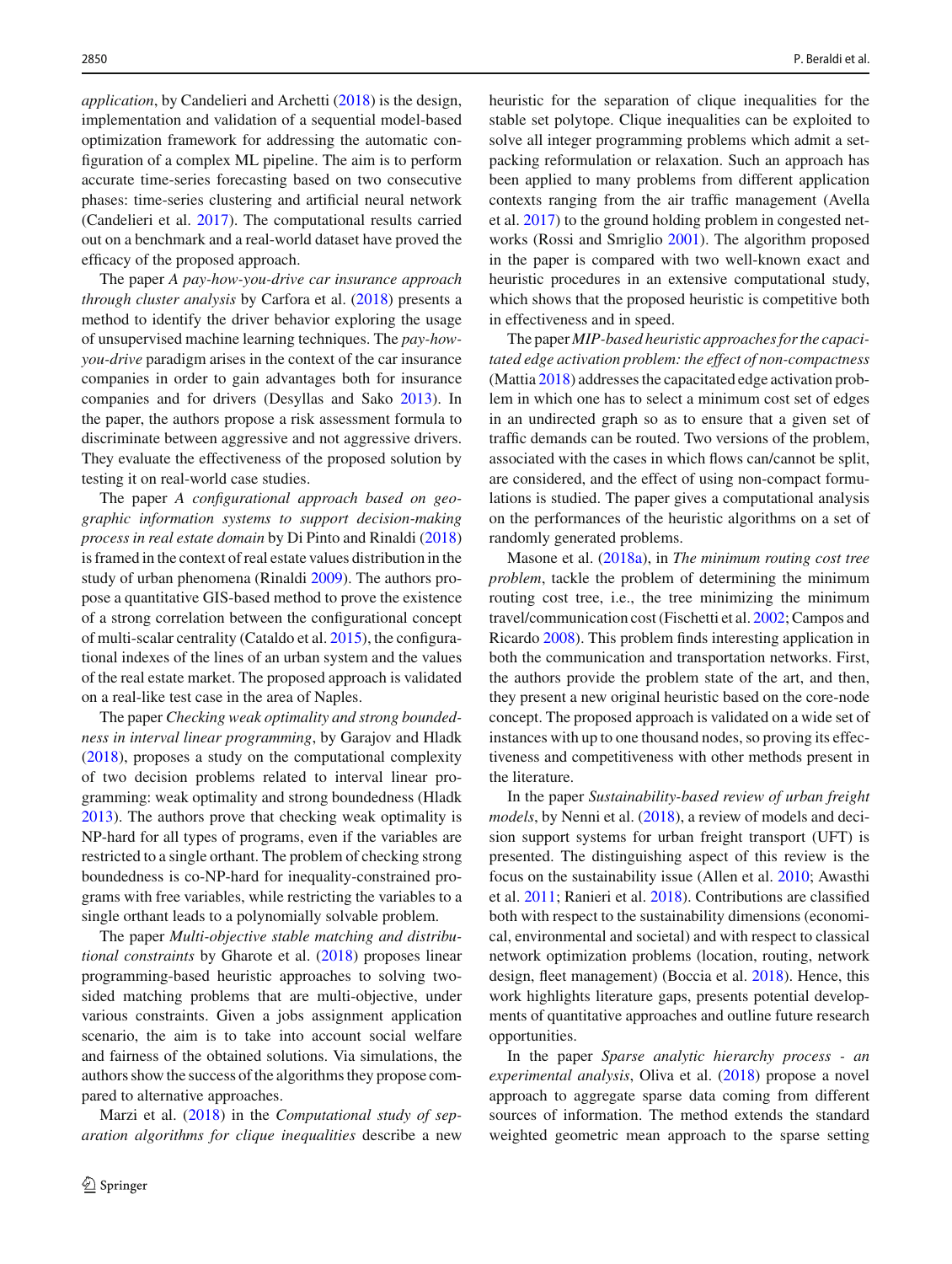(Oliva et al[.](#page-3-6) [2017\)](#page-3-6). An experimental analysis is carried out by comparing four different methodologies to rank a set of alternatives based on sparse information on relative preferences, provided by human decision makers. The results suggest that aggregating different sources of sparse information would be the key to improve the quality of information.

The paper *Scheduling ships movements within a canal harbor* by Pellegrini et al[.](#page-3-7) [\(2018\)](#page-3-7) proposes a model for the ship scheduling problem tailored on the peculiar situation of the port of Venice, where ships are constrained to reach their berths through narrow canals (Canestrelli et al[.](#page-2-21) [2017\)](#page-2-21). The authors present an efficient heuristic approach and compare its performance with the exact solution of the problem by considering a real case study.

Vasilyev et al[.](#page-3-8) [\(2018](#page-3-8)) in the paper *An effective heuristic for large-scale fault-tolerant k-median problem* address a reliable facility location problem under disruptions. More precisely, unlike classical facility location problems, in the fault-tolerant version of the *k-median* problem, a multiple level assignment has to be determined for each non-median node. The authors propose a fast and effective heuristic which iteratively improves lower and upper bounds, exploiting the scheme proposed in Masone et al[.](#page-3-9) [\(2018b,](#page-3-9) [c\)](#page-3-10). The proposed algorithm is able to find near optimal solutions in a limited computation time for very large size instances, with up to 24,978 vertices.

As guest editors of this special issue we thank all the authors for their contributions. Moreover, we express our sincere gratitude to the 50 reviewers from around the world, who spent their valuable time for the review process, so contributing to the overall quality of this collection. Finally, we also thank the Editor-in-Chief, the associate editors and Springer's Soft Computing journal team for giving us this opportunity and for supporting us in the publication process. We are sure that this selection of research papers can contribute to the scientific advancements in the involved research communities.

## **Compliance with ethical standards**

**Conflict of interest** All authors declare that they have no conflict of interests.

**Ethical approval** This article does not contain any studies with human or animals performed by any of the authors.

## **References**

<span id="page-2-18"></span>Allen J, Browne M, Holguin-Veras J (2010) Sustainability strategies for city logistics. In: Improving the environmental sustainability of logistics, Green logistics, 282–305

- <span id="page-2-14"></span>Avella P, Boccia M, Mannino C, Vasilyev I (2017) Time-indexed formulations for the runway scheduling problem. Transp Sci 51(4):1196–1209
- <span id="page-2-19"></span>Awasthi A, Chauhan SS, Goyal SK (2011) A multi-criteria decision making approach for location planning for urban distribution centers under uncertainty. Math Comput Model 53(1–2):98–109
- <span id="page-2-1"></span>Beraldi P, Bruni ME (2010) An exact approach for solving integer problem under probabilistic constraints with random technology matrix. Ann Oper Res 177(1):127–137
- <span id="page-2-0"></span>Beraldi P, Bruni ME, Laganá D, Musmanno R (2018) The risk-averse traveling repairman problem with profits. Soft Computing. [https://](https://doi.org/10.1007/s00500-018-3660-5) [doi.org/10.1007/s00500-018-3660-5](https://doi.org/10.1007/s00500-018-3660-5)
- <span id="page-2-20"></span>Boccia M, Crainic TG, Sforza A, Sterle C (2018) Multi-commodity location-routing: flow intercepting formulation and branch-andcut algorithm. Comput Oper Res 89:94–112
- <span id="page-2-2"></span>Bruno G, Diglio A, Genovese A, Piccolo C (2018) A decision support system to improve performances of airport check-in services. Soft Comput. <https://doi.org/10.1007/s00500-018-3301-z>
- <span id="page-2-3"></span>Bruno G, Genovese A, Piccolo C (2014) The capacitated Lot Sizing model: a powerful tool for logistics decision making. Int J Prod Econ 155:380–390
- <span id="page-2-17"></span>Campos R, Ricardo M (2008) A fast algorithm for computing minimum routing cost spanning trees. Comput Netw 52(17):3229–3247
- <span id="page-2-4"></span>Candelieri A, Archetti F (2018) Global optimization in machine learning: the design of a predictive analytics application. Soft Comput. <https://doi.org/10.1007/s00500-018-3597-8>
- <span id="page-2-5"></span>Candelieri A, Giordani I, Archetti F (2017) Automatic Configuration of Kernel-based Clustering: an optimization approach. In: International conference on learning and intelligence optimization, Springer, Cham, 34–49
- <span id="page-2-21"></span>Canestrelli E, Corazza M, De Nadai G, Pesenti R (2017) Managing the ship movements in the port of Venice. Netw Spatial Econ 17(3):861–887
- <span id="page-2-6"></span>Carfora MF, Martinelli F, Mercaldo F, Nardone V, Orlando A, Santone A, Vaglini G (2018) A pay-how-you-drive car insurance approach through cluster analysis. Soft Comput. [https://doi.org/10.1007/](https://doi.org/10.1007/s00500-018-3274-y) [s00500-018-3274-y](https://doi.org/10.1007/s00500-018-3274-y)
- <span id="page-2-9"></span>Cataldo A, Pinto VD, Rinaldi AM (2015) Representing and sharing spatial knowledge using configurational ontology. Int J Bus Intell Data Min 10(2):123–151
- <span id="page-2-7"></span>Desyllas P, Sako M (2013) Profiting from business model innovation: evidence from Pay-As-You-Drive auto insurance. Res Policy 4281:101–116
- <span id="page-2-8"></span>Di Pinto V, Rinaldi AM (2018) A configurational approach based on geographic information systems to support decision-making process in real estate domain. Soft Comput. [https://doi.org/10.1007/](https://doi.org/10.1007/s00500-018-3142-9) [s00500-018-3142-9](https://doi.org/10.1007/s00500-018-3142-9)
- <span id="page-2-16"></span>Fischetti M, Lancia G, Serafini P (2002) Exact algorithms for minimum routing cost trees. Netw: Int J 39(3):161–173
- <span id="page-2-10"></span>Garajov E, Hladk M (2018) Checking weak optimality and strong boundedness in interval linear programming. Soft Comput. [https://](https://doi.org/10.1007/s00500-018-3520-3) [doi.org/10.1007/s00500-018-3520-3](https://doi.org/10.1007/s00500-018-3520-3)
- <span id="page-2-12"></span>Gharote M, Phuke N, Patil R, Lodha S (2018) Multi-objective stable matching and distributional constraints. Soft Comput. [https://doi.](https://doi.org/10.1007/s00500-019-03763-4) [org/10.1007/s00500-019-03763-4](https://doi.org/10.1007/s00500-019-03763-4)
- <span id="page-2-11"></span>Hladk M (2013) Weak and strong solvability of interval linear systems of equations and inequalities. Linear Algebra Appl 438(11):4156– 4165
- <span id="page-2-13"></span>Marzi F, Rossi F, Smriglio S (2018) Computational study of separation algorithms for clique inequalities. [https://doi.org/10.1007/](https://doi.org/10.1007/s00500-019-03769-y) [s00500-019-03769-y](https://doi.org/10.1007/s00500-019-03769-y)
- <span id="page-2-15"></span>Masone A, Nenni ME, Sforza A, Sterle C (2018a) The minimum routing cost tree problem—state of the art and a core-node based heuristic algorithm. Soft Comput. [https://doi.org/10.1007/s00500-018-](https://doi.org/10.1007/s00500-018-3557-3) [3557-3](https://doi.org/10.1007/s00500-018-3557-3)